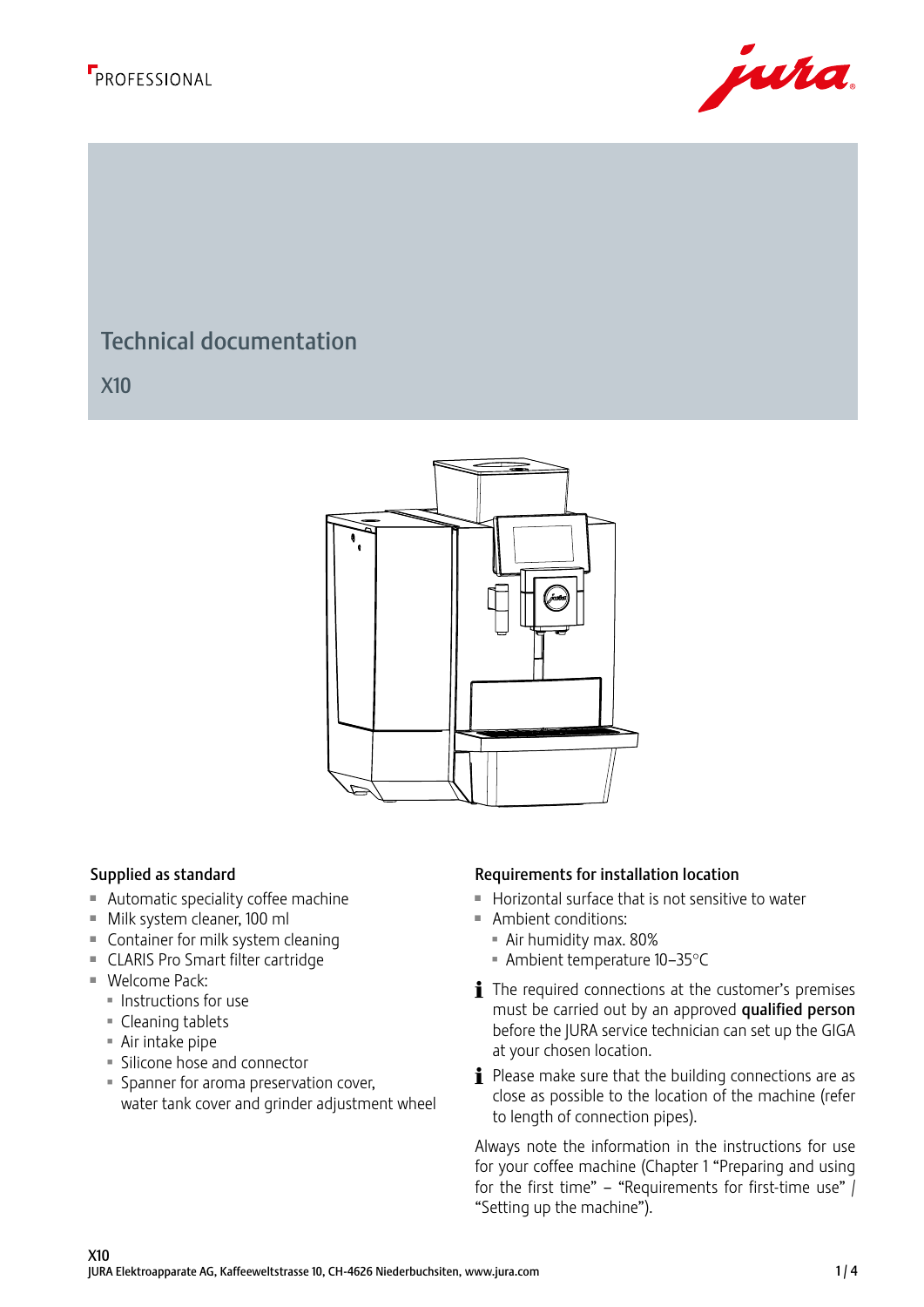# Dimensions





Outline

Side outline

# General space needed

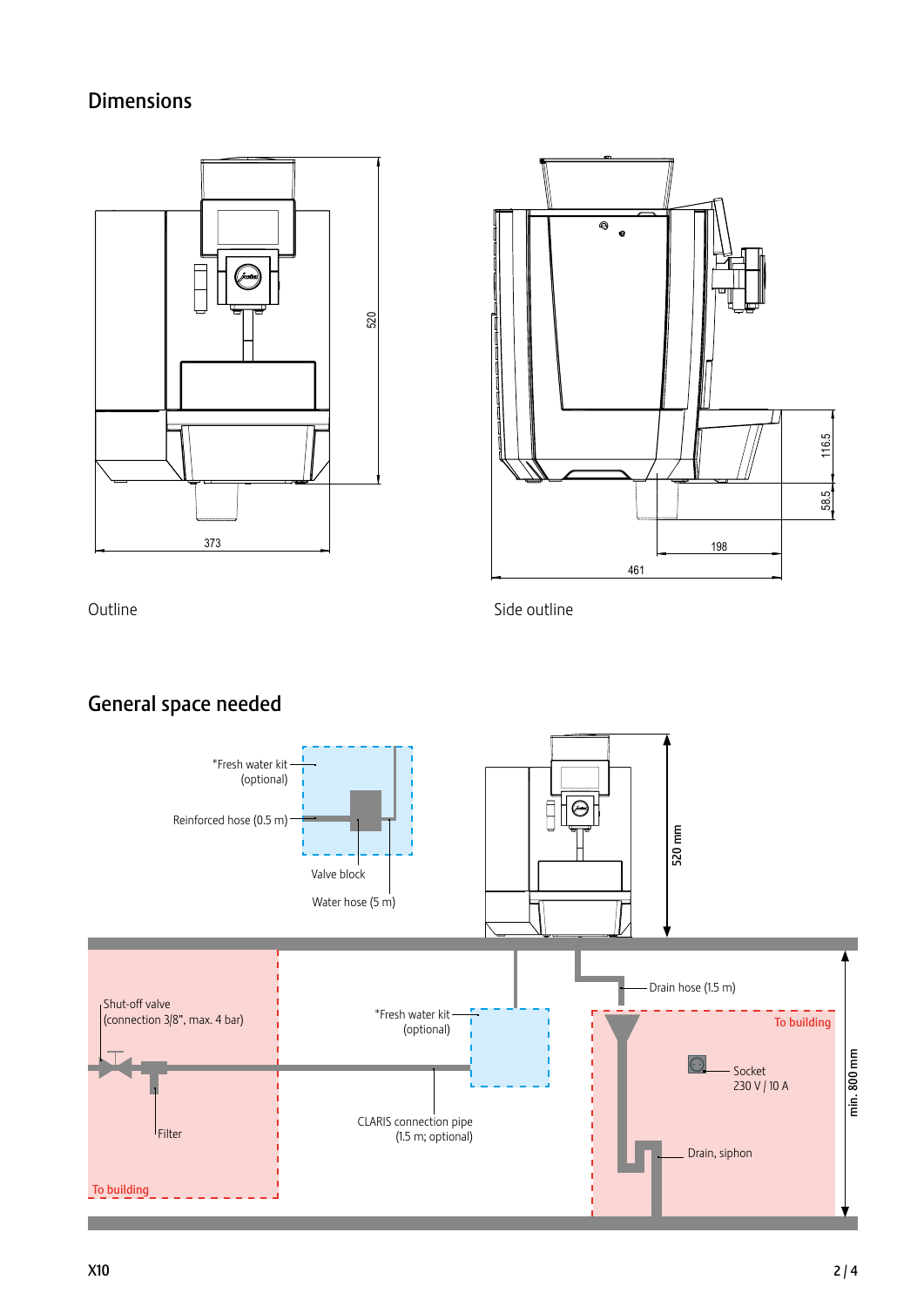# Holes for coffee grounds disposal / drip drain set X line and fresh water kit X line

### Position of separate holes in work surface for permanent water connection and drain hose



 $\sim_{\mathcal{A}}$  Hole diameter: min. 20 mm (hose diameter: 5 mm)

- 1 Position of drain hose
- 3 Position of permanent water connection
- i Minimum distance between hole and machine: 40 mm

## Position of shared hole in work surface for permanent water connection and drain hose



ø Hole diameter: mind. 60 mm

- 1 Position of drain hose
- 
- **i** Minimum distance between hole and machine: 40 mm